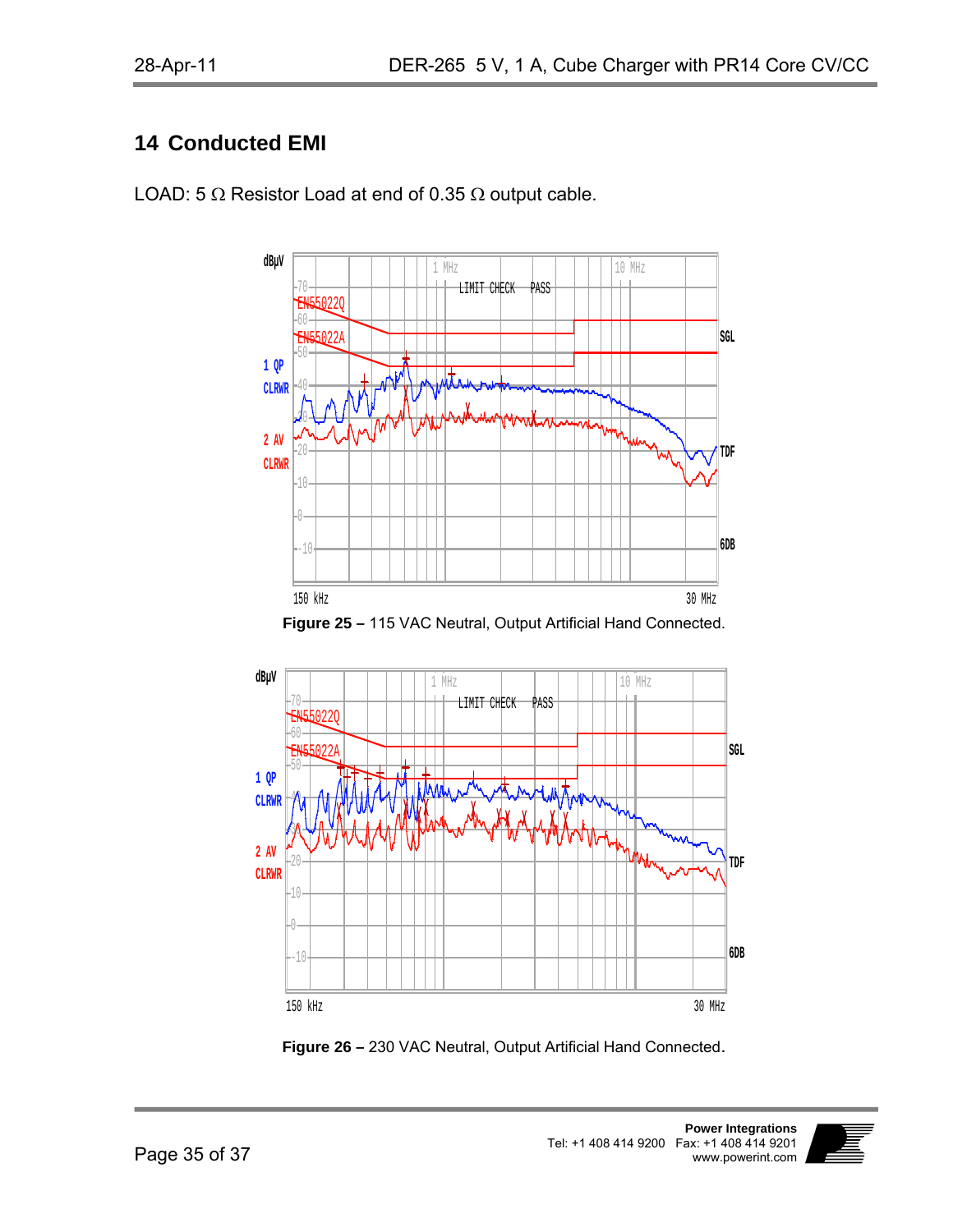# **15 Revision History**

| <b>Date</b> | <b>Author</b> | <b>Revision</b> | <b>Description and changes</b> | <b>Reviewed</b> |
|-------------|---------------|-----------------|--------------------------------|-----------------|
| 28-Apr-11   | ME            | 1.2             | <b>Initial Release</b>         | Apps & Mktg     |
|             |               |                 |                                |                 |
|             |               |                 |                                |                 |
|             |               |                 |                                |                 |
|             |               |                 |                                |                 |
|             |               |                 |                                |                 |